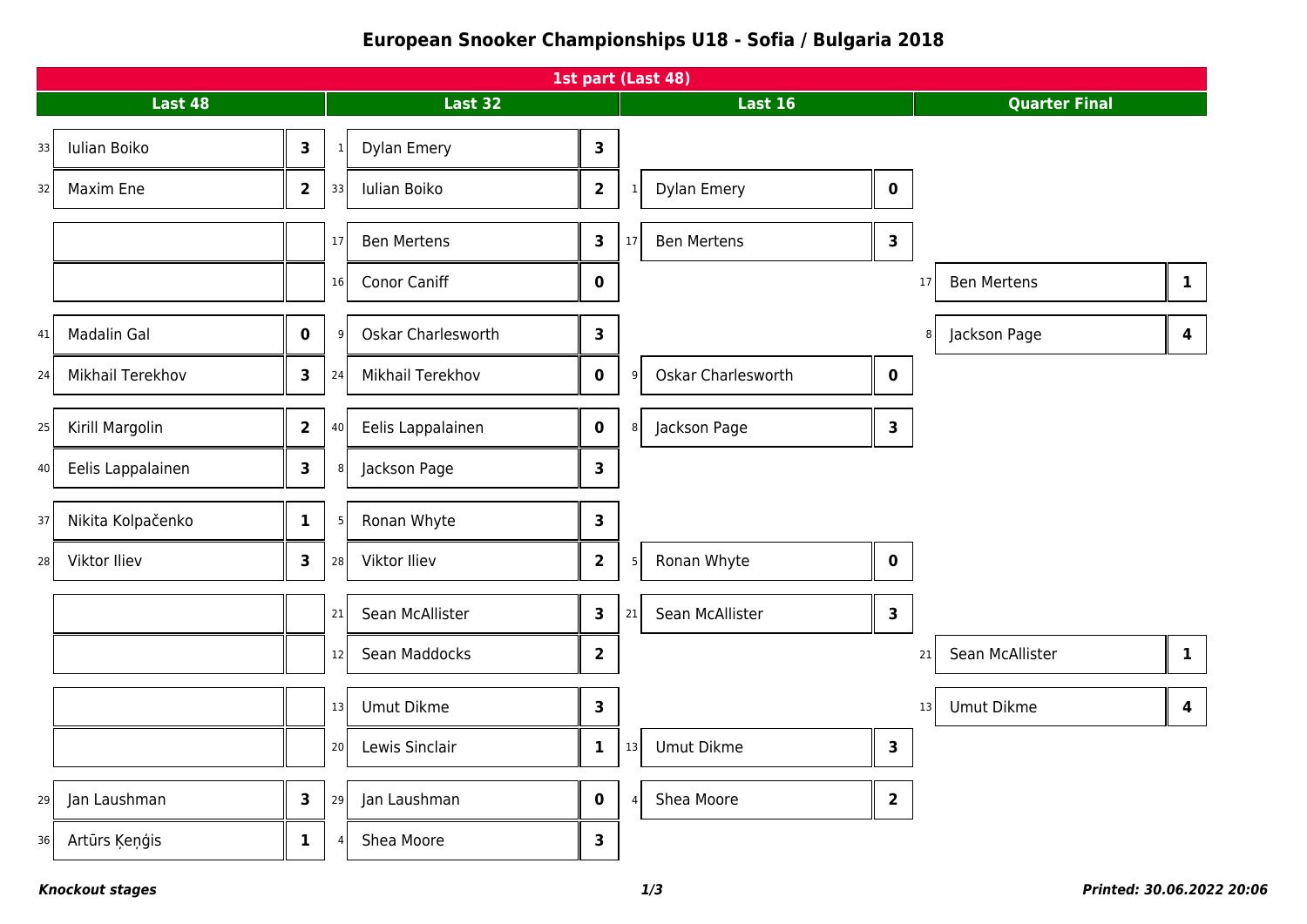## **European Snooker Championships U18 - Sofia / Bulgaria 2018**

| 2nd part (Last 48) |                                              |    |                                   |                         |    |                               |                      |                                                |
|--------------------|----------------------------------------------|----|-----------------------------------|-------------------------|----|-------------------------------|----------------------|------------------------------------------------|
| Last 48            |                                              |    | <b>Last 32</b>                    |                         |    | <b>Last 16</b>                | <b>Quarter Final</b> |                                                |
| 35                 | Nicolas Mortreux<br>$\mathbf 0$              |    | Ross Bulman<br>$\overline{3}$     | $\mathbf{3}$            |    |                               |                      |                                                |
| 30 <sup>1</sup>    | Nick Jansen<br>3                             | 30 | Nick Jansen                       | $\mathbf{1}$            |    | Ross Bulman<br>$\overline{3}$ | $\mathbf{3}$         |                                                |
|                    |                                              | 19 | Patrik Tiihonen                   | $\mathbf{3}$            | 19 | Patrik Tiihonen               | $\mathbf{1}$         |                                                |
|                    |                                              | 14 | Robbie McGuigan                   | $\overline{\mathbf{2}}$ |    |                               |                      | Ross Bulman<br>$\mathbf{1}$                    |
|                    |                                              | 11 | Florian Nüßle                     | $\mathbf{3}$            |    |                               |                      | Florian Nüßle<br>$\overline{\mathbf{4}}$<br>11 |
|                    |                                              | 22 | Antoni Kowalski                   | $\mathbf{2}$            | 11 | Florian Nüßle                 | $\mathbf{3}$         |                                                |
| 27                 | Sybren Sokolowski<br>$\overline{\mathbf{3}}$ | 27 | Sybren Sokolowski                 | $\mathbf 0$             |    | Aaron Hill<br>6               | $\overline{2}$       |                                                |
| 38                 | David Davidkov<br>$\mathbf 0$                |    | Aaron Hill<br>6                   | $\overline{\mathbf{3}}$ |    |                               |                      |                                                |
| 39                 | <b>Isaac Borg</b><br>$\mathbf{1}$            |    | Ales Herout<br>$\overline{7}$     | $\mathbf{3}$            |    |                               |                      |                                                |
| 26                 | <b>Mario Bodlos</b><br>3                     | 26 | Mario Bodlos                      | $\mathbf{1}$            |    | Ales Herout<br>$\overline{7}$ | $\overline{2}$       |                                                |
| 23                 | Julien Leclercq<br>$\overline{\mathbf{3}}$   | 23 | Julien Leclercq                   | $\mathbf{1}$            |    | Hamim Hussain<br>10           | $\mathbf{3}$         |                                                |
| 42                 | Luis Vetter<br>$\mathbf 0$                   | 10 | Hamim Hussain                     | $\mathbf{3}$            |    |                               |                      | Hamim Hussain<br>$\overline{\mathbf{4}}$<br>10 |
|                    |                                              | 15 | Dean Young                        | $\mathbf{1}$            |    |                               |                      | <b>Niel Vincent</b><br>$\mathbf{1}$<br>18      |
|                    |                                              | 18 | Niel Vincent                      | $\mathbf{3}$            | 18 | <b>Niel Vincent</b>           | $\mathbf{3}$         |                                                |
| 31                 | Jan Jelenić<br>3                             | 31 | Jan Jelenić                       | $\mathbf{3}$            | 31 | Jan Jelenić                   | $\overline{2}$       |                                                |
| 34                 | Jere Virtaranta<br>$\mathbf{1}$              |    | Jenson Kendrick<br>$\overline{2}$ | $\overline{2}$          |    |                               |                      |                                                |